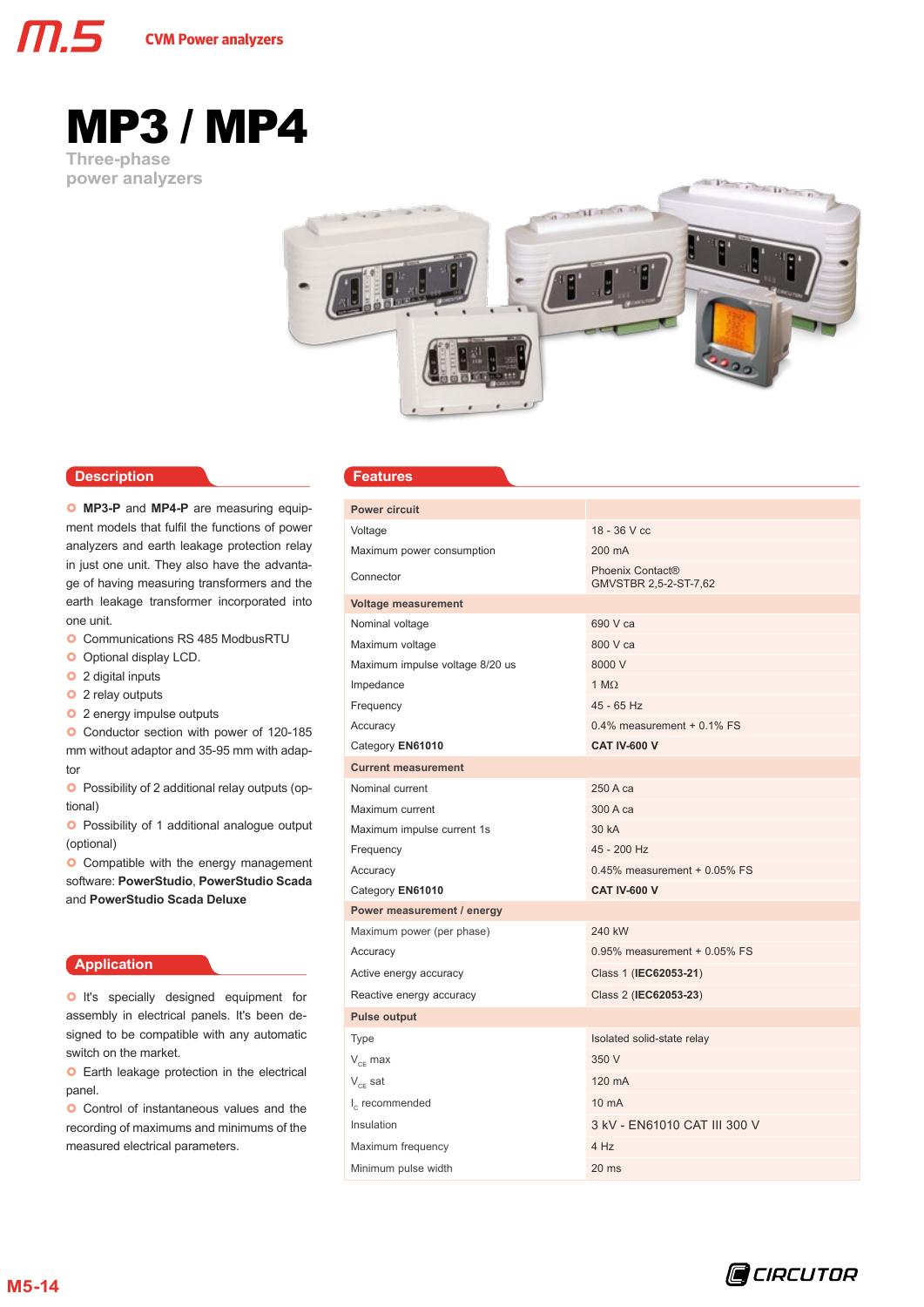MP3 / MP4

**Three-phase power analyzers**

# **Application**

**O** Fully programmable alarm function for any electrical parameter measured by the unit.

**O** Control of active and reactive energy using impulse output.

**O** Incorporation of measurements and earth leakage protection in SCADA systems through its communications



# **Features**

| <b>Digital output</b>                                            |                                |                   |  |  |  |
|------------------------------------------------------------------|--------------------------------|-------------------|--|--|--|
| Type                                                             | Isolated solid-state relay     |                   |  |  |  |
| $U_{\text{max}}$                                                 | 350 V                          |                   |  |  |  |
| $I_{\text{max}}$                                                 | 120 mA                         |                   |  |  |  |
| Insulation                                                       | 2.5 kV - EN61010 CAT III 300 V |                   |  |  |  |
| <b>Digital input</b>                                             |                                |                   |  |  |  |
| $U_{\text{max}}$                                                 | 50 V                           |                   |  |  |  |
| $I_{\rm max}$                                                    | 300µA (U<15V)                  |                   |  |  |  |
| $I_{\text{max}}$                                                 | 4 mA (U<24V)                   |                   |  |  |  |
| $I_{\text{max}}$                                                 | 15 mA (U<48V)                  |                   |  |  |  |
| $V_{\parallel}$ max                                              | 3V31                           |                   |  |  |  |
| <b>Modbus output - RS-485</b>                                    |                                |                   |  |  |  |
| Speed (bps)                                                      | 9600, 19200, 38400             |                   |  |  |  |
| Stop bits                                                        | 1.2                            |                   |  |  |  |
| Parity                                                           | None, even, odd                |                   |  |  |  |
| Insulation                                                       | 2.5 kV - EN61010 CAT III 300 V |                   |  |  |  |
| <b>Modbus output - Display</b>                                   |                                |                   |  |  |  |
| Power Supply                                                     | 5 dc, max 180 mA               |                   |  |  |  |
| Speed (bps)                                                      | 9600, 19200, 38400             |                   |  |  |  |
| Stop bits                                                        | 1.2                            |                   |  |  |  |
| Parity                                                           | None, even, odd                |                   |  |  |  |
| <b>Environmental specifications</b>                              |                                |                   |  |  |  |
| Operating temperature                                            | $-15 - 65$ °C                  |                   |  |  |  |
| Storage temperature                                              | $-40 - 80 °C$                  |                   |  |  |  |
| Humidity (without condensation)                                  | $5 - 95%$                      |                   |  |  |  |
| Maximum operating height                                         | 2000 m                         |                   |  |  |  |
| IP protection                                                    | <b>IP20</b>                    |                   |  |  |  |
| <b>Build features</b>                                            | MP <sub>3</sub>                | MP4               |  |  |  |
| <b>Dimensions</b>                                                | 209 x 91 x 132 mm              | 251 x 91 x 132 mm |  |  |  |
| Weight                                                           | 850 g                          | 975 g             |  |  |  |
| Material                                                         | <b>UL94-V0</b>                 |                   |  |  |  |
| <b>Standards</b>                                                 |                                |                   |  |  |  |
| EN -61010: Double-insulation electric shock protection, class II |                                |                   |  |  |  |

### **References**

**MP series. Direct connection analyzers and bushing bar assembly for installations on 250/400 A switches**

| <b>Current</b>                            | Three-phase<br>installation | <b>Power Supply</b> | Inputs /<br>outputs | <b>Impulse</b><br>output | <b>Communications</b> | <b>Type</b>   | Code      |
|-------------------------------------------|-----------------------------|---------------------|---------------------|--------------------------|-----------------------|---------------|-----------|
| 250 A                                     | 3 wires                     | $24$ V cc           | 2                   | $\overline{2}$           | <b>RS-485</b>         | MP3-250-P     | M54A4300A |
| 400 A                                     |                             |                     |                     |                          |                       | MP3-400-P     | M54A2300A |
| 250 A                                     | 4 wires                     | 24 V cc             | 2                   | 2                        | <b>RS-485</b>         | MP4-250-P     | M5494300A |
| 400 A                                     |                             |                     |                     |                          |                       | MP4-400-P     | M5492300A |
| Visual display, 96 x 96 mm in size        |                             |                     |                     |                          | D-MP                  | <b>M54A01</b> |           |
| Source of power supply 24 V cc / 230 V ca |                             |                     |                     |                          | PS-MP-24 V cc         | <b>M54A02</b> |           |